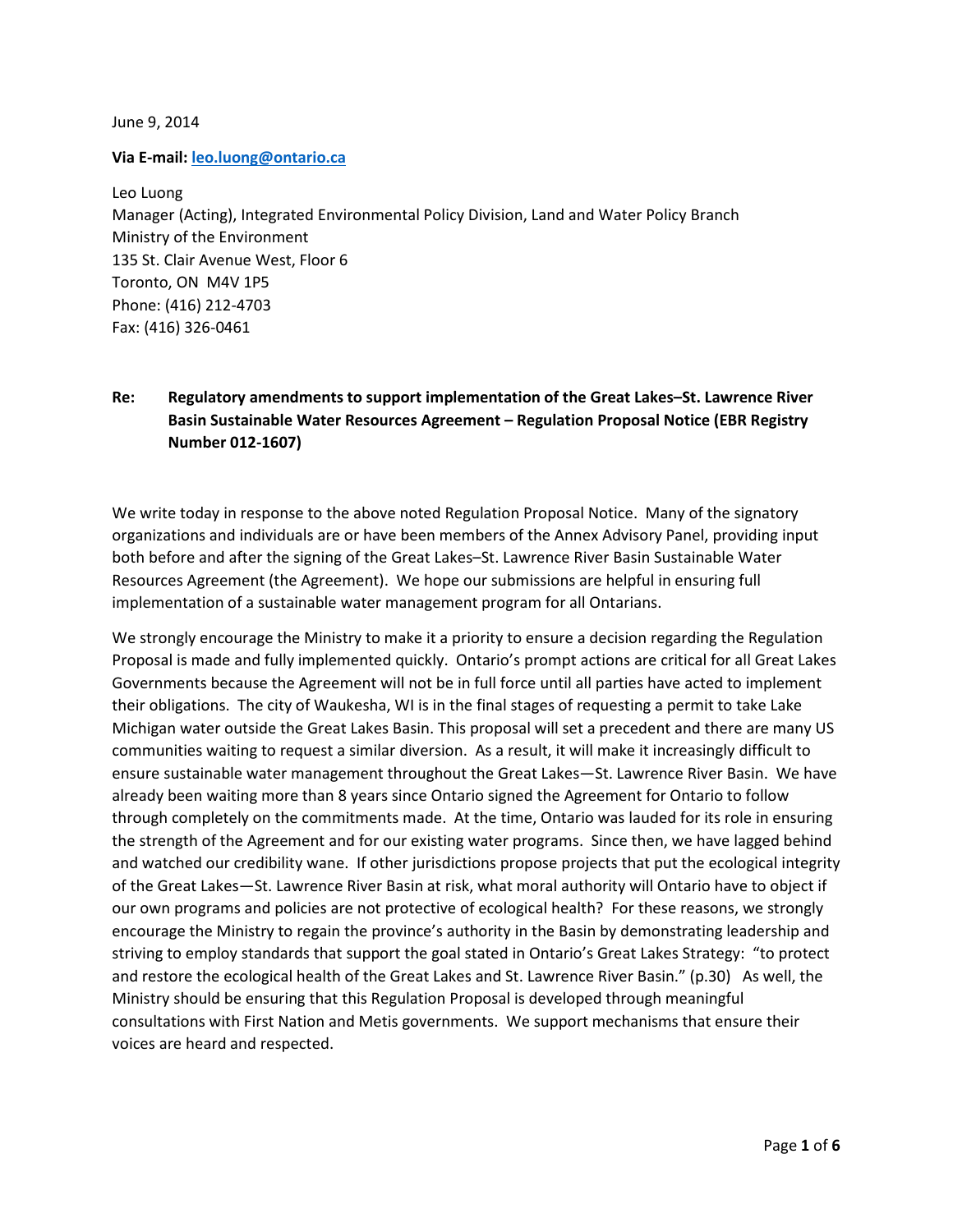We make the seven following specific recommendations.

### Recommendation 1: Ensure swift implementation of Ontario's remaining commitments under the Great Lakes—St. Lawrence River Basin Sustainable Water Resources Agreement

Amendments were made to the Ontario Water Resources Act and the Safe Drinking Water Act, 2002 in 2007 to enable fulfillment of the commitments made under the Agreement. The amendments have not yet been brought into force (see further details under Recommendation 4 below). Further, the Ministries of the Environment and Natural Resources consulted with the Annex Advisory Panel and the public on proposals for intra-basin transfers management before and after signing of the Agreement and again in 2009. We have consistently opposed any regulation that would increase or allow new intrabasin transfers without strict environmental standards being met and have also opposed re-defining the Great Lakes watersheds. Ontario is the only party to the Agreement that has not fulfilled commitments necessary to bring crucial articles intended to improve water management in the entire Great Lakes—St. Lawrence River Basin into force. We strongly encourage the Ministry to swiftly follow through with the proposed regulation and associated activities, including bringing into force the Safeguarding and Sustaining Ontario's Water Act, 2007.

As many of the undersigned groups stated in submissions in 2009, we strongly encourage the Ministry to embrace the principled leadership and commitment to transparency and accountability that was demonstrated in the negotiations that led to the Great Lakes - St. Lawrence River Basin Sustainable Water Resources Agreement (2005). In those negotiations, Ontario did not submit to political pressure to reduce the agreement to less than what was already required in Ontario's water protection laws and policies. During the negotiation of the Agreement, Ontario took the direct advice from their Annex Advisory Panel. This bold approach strengthened the Agreement by compelling US States to reconsider options to ban diversions. Such leadership contributed to the negotiation of a better Agreement for the whole Great Lakes – St. Lawrence River Basin. Consequently, we encourage the Ministry to continue to take such a principled stand in implementation of the Agreement. Ontario need not simply implement the Agreement to the letter. Ontario can and should strive to do better, including specifically ensuring that (i) a hydrologically valid definition of "watershed" be used to determine intra-basin transfers and (ii) return flow requirements do not "short circuit" the needs of watersheds.

### Recommendation 2: Adopt a hydrologically valid definition of Great Lakes watershed boundaries

The Ministry should not adopt an approach that merely implements the Agreement, as there were political compromises that are not grounded in ecological/hydrological realities necessary to preserve and sustain Ontario's waters for future generations. One critically important compromise in the Agreement is the re-defining of watershed boundaries to include both upstream and downstream connecting channels. We strongly oppose a definition of "watershed" that includes the downstream connecting channel for the purpose of identifying new or increased intra-basin transfers. The Ministry should, instead, ensure that a scientifically sound definition of Great Lakes – St. Lawrence River watersheds is implemented within Ontario. We recommend that Ontario's regulations only include the upstream connecting channel (as hydrologically being part of a watershed) and encourages Ontario to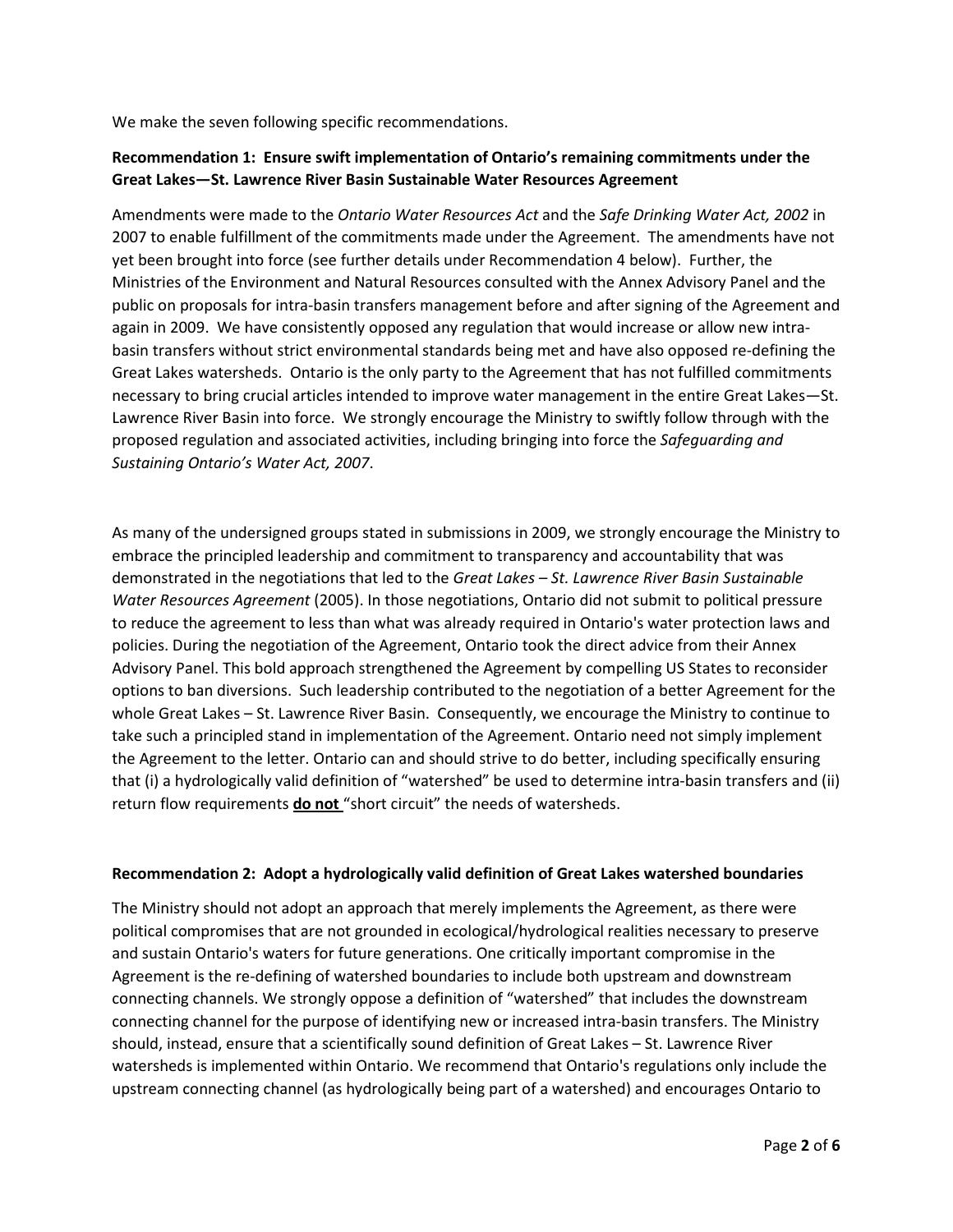begin persuading the signatories of the Agreement that this definition permits transfers that take water out of the watershed, at risk of harming the watershed from which the transfer originates and defeating the vision for the Basin.

### Recommendation 3: Adopt return flow requirements that ensure water is returned to the same watershed, as close as possible from the point of withdrawal

We strongly encourage the Ministry to adopt return flow requirements that ensure water remains in the same watershed and is discharged as close as possible to the withdrawal/removal point. Such an approach respects (rather than short-circuits) the needs of sub-watersheds. As several of the signatory organizations stated in 2009, if there are existing municipal systems that cannot meet such criteria, they can be grandfathered. Creating a system that incorporates the exceptions as the rule is exactly what Ontario would not let happen in the negotiations regarding the Agreement. Ontario's principled stance in those negotiations contributed to an Agreement that prohibits inter-basin transfers with exceptions, rather than making the exceptions to inter-basin transfers the rule. We hope the Ontario government will continue to demonstrate such leadership in implementing regulations regarding intra-basin transfers. Specifically, as we outline below under Recommendation 4, we encourage the government to bring into force and make use of important powers to impose terms and conditions on permit holders that will ensure sustainable water management in Ontario.

# Recommendation 4 – Proceed to enable proclamation of the remaining unproclaimed sections of the Ontario Water Resources Act (OWRA), that were passed by the legislature in 2007 in support of the Agreement but which, as of this date, remain unproclaimed.

The Safeguarding and Sustaining Ontario's Water Act, 2007 contained several provisions to amend the OWRA to implement the Agreement. These changes for the most part remain unproclaimed in part due to awaiting the necessary regulations. It is critical that they be proclaimed so that the Agreement will come into force across all of the signatory jurisdictions. This must be done before those amendments expire for lack of proclamation. For example, the unproclaimed new section 34.1(13) refers applications for takings that are captured by the Agreement to the Minister rather than a Director, and the new 34.1(14) requires the Minister to ensure that notice of the application is given to the Great Lakes-St. Lawrence River Water Resources Regional Body in accordance with Chapter 5 of the Agreement. Section 34.6 embodies in the OWRA the relevant provisions of the Agreement so that they are applicable in the Ontario process governing water takings. Section 34.6(4) requires the Minister to publish assessments of cumulative impacts that are prepared under Article 209 of the Agreement on the Ontario EBR Registry for comment, and subsection (5) requires that the Minister is to highlight those parts of the assessment that give consideration to climate change and other significant threats to the waters of the Great Lakes – St. Lawrence River Basin.

Any water transfers that are empowered under the Agreement and the new provisions of the OWRA are to be subject to terms and conditions provided in the permit and the new section 34.7 (2)(b) explicitly provides for terms and conditions dealing with return, after use, water quality of returned water, minimum amounts of water to be returned, and specifications s to the location or area to which water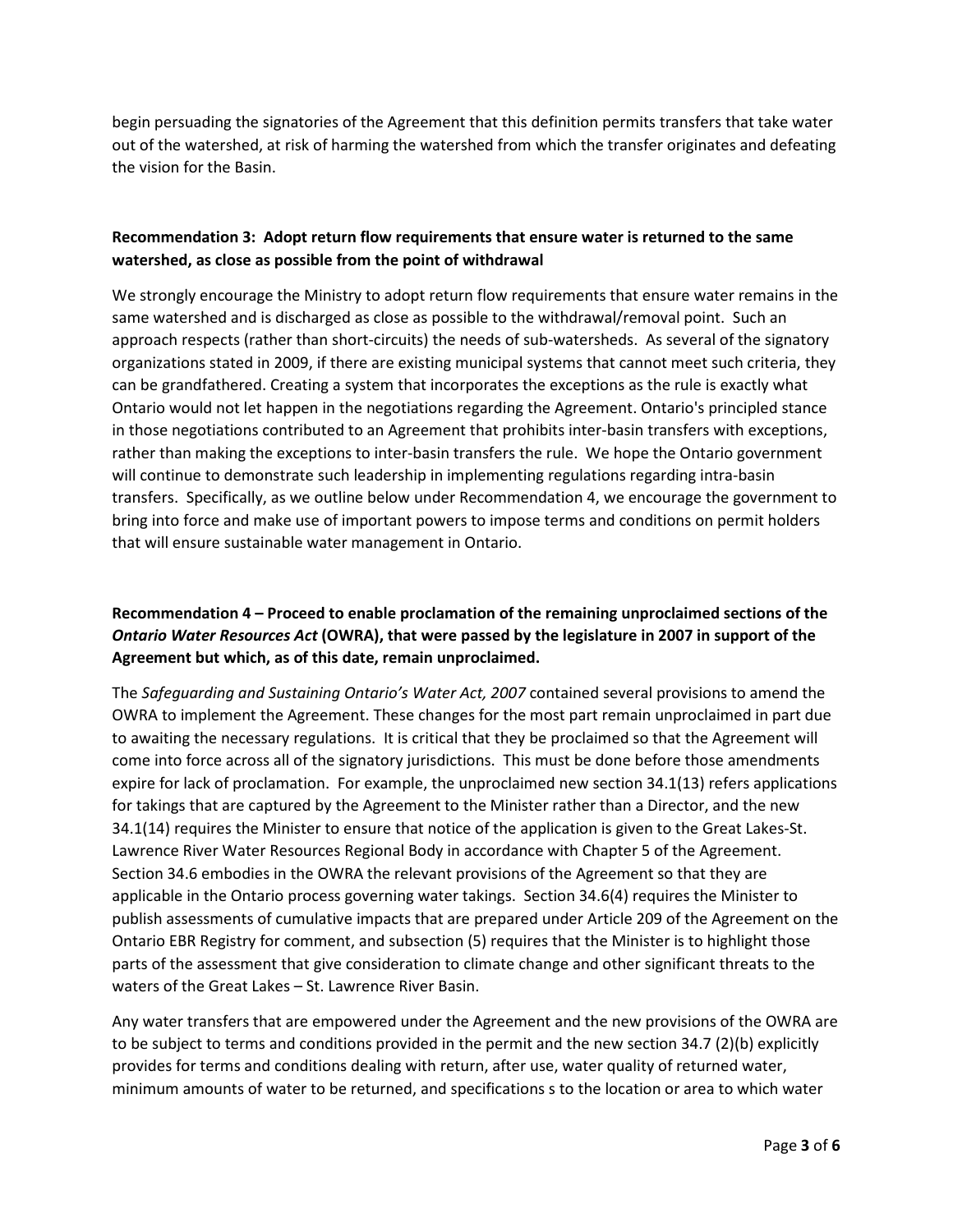may be returned, in addition to other matters. Subsection (2)(f) of that same section provides that terms and conditions may govern the use and conservation of transferred water, may require audits and may require preparation of water conservation plan as a condition of the permit. These and the other new provisions outlined in section 34.7 are extremely important powers to impose terms and conditions on permit holders.

Section 34.9 sets out in statute which are the reciprocating jurisdictions so that the implementation of the Agreement is embodied in Ontario law. The reciprocating jurisdictions may require a hearing before Ontario's tribunal on a decision made by the Minister by way of the as yet unproclaimed section 34.10, again an important provision to proclaim in force. Similarly the reciprocating jurisdictions are given explicit right to pursue judicial review of such decisions as if they were "a person most directly affected" by the unproclaimed section 34.11.

These additional sections and the several others that would give full effect to the Agreement in the province's OWRA must be proclaimed as soon as possible in order to give credence to section 34.4 of the OWRA (which has been proclaimed in force already) whereby the Agreement is recognized as "one of the means by which the waters of the Great Lakes – St. Lawrence River Basin are conserved, protected and managed", and the Agreement is noted in s. 34.4(2) as recognizing the precautionary principle.

In addition to addressing our concerns about keeping water within the watersheds and ensuring that unproclaimed amendments to legislation are brought into force, we also encourage the Ministry to adopt an approach to public engagement that is consistent with ensuring transparency and accountability in our sustainable water management program. In Ontario's Great Lakes Strategy, a key goal is express as follows: "To create opportunities for individuals and communities to become involved in the protection and restoration of the ecological health of the Great Lakes-St. Lawrence River Basin." (p.30) Becoming involved is not limited to wetlands restoration and beach clean-up activities, it also means being engaged in a meaningful discussion about how our waters are managed.

# Recommendation 5: Ensure any new/expanding intra-basin transfers proposals are Class 1 instruments under the Environmental Bill of Rights, 1993

We note that the Ministry is proposing to amend the Classification of Proposals for Instruments Regulation (O Reg 681/94 under the *Environmental Bill of Rights, 1993*) to include new and expanding intra-basin transfers. While, as we've stressed throughout this submission, we oppose intra-basin transfers without strict environmental standards being met, we do support the posting of all future proposals on the Environmental Registry to allow for full public scrutiny and disclosure. However, it is disappointing that some types of new and expanding intra-basin transfer proposals will not be posted to the Environmental Registry due to reliance on section 30 of the Environmental Bill of Rights, 1993. We strongly encourage the Ministry to take steps to ensure that proposals for new and expanding intrabasin transfers are subject to section 22 of the Environmental Bill of Rights, 1993, regardless of use to which the transfer is being made.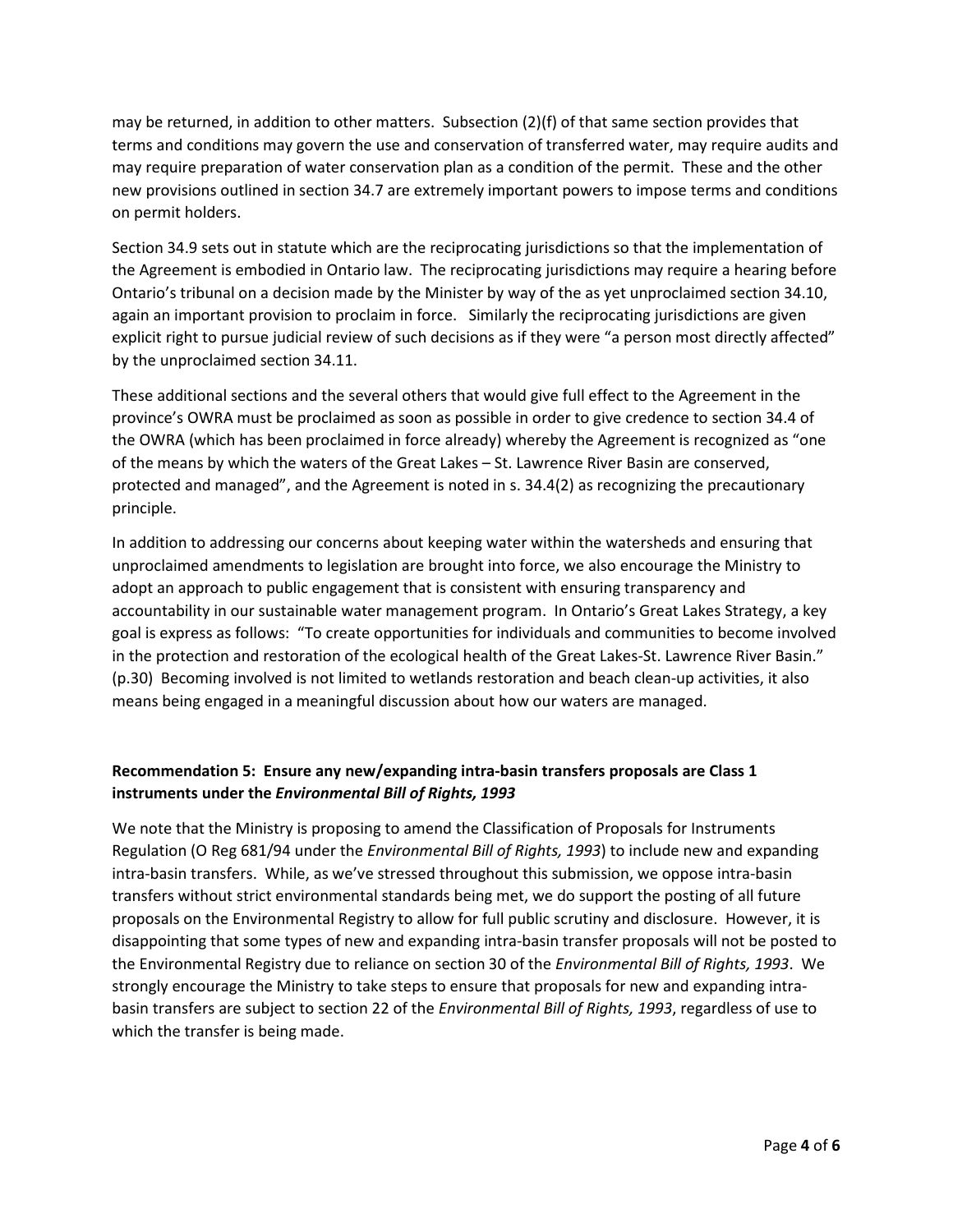Finally, we encourage the Ministry to ensure that the promotion of water conservation and further involvement of the public in finalizing the decisions proposed in the Regulation Proposal Notice.

### Recommendation 6: Promote water conservation in all Ontario implementation decisions

The conservation goals of the Agreement and of Ontario's water management programs should be integrated into all aspects of Ontario's implementation of the Agreement. Each proposal should be seen as an opportunity to enshrine deeper conservation and consideration should be given to mechanisms to create incentives for best conservation practices. The need for escalated water conservation is prudent in light of the potential of climate change to alter Great Lakes water supplies.

### Recommendation 7: Commit to further public consultation

Because the comment period and submission deadline associated with the Regulation Proposal occurred during an election call, the Ministry has not been able to hold public consultations on these complex matters. Further, it is also possible that the outcome of the provincial election may further delay implementation. We request that the newly elected government hold consultations to report on progress and decisions on this regulation with all stakeholders and with First Nations and Metis representatives as soon as possible.

### Conclusion

We are pleased that some municipalities in Ontario are striving to ensure sustainable water management. In particular, York Region's plans to reduce their existing intra-basin transfer by building a new high level sewage treatment plant with discharge to Lake Simcoe is to be lauded. We believe this type of effort should be the standard across the Basin. If, through use of the proposed definition of watershed, new or increased intra-basin transfers are actually allowed there will be little motivation for Ontario municipalities to seek to reduce existing intra-basin transfers. And, sadly, we anticipate there will be increasing amounts of intra-basin transfers across southern Ontario.

Thank you for providing an opportunity to comment on this complex issue. We hope Ontario will prioritize following through to a decision about this Regulation Proposal and will not re-define watershed boundaries in a way that permits actual increased or new intra-basin transfers. We believe our recommendations are crucially important to seeing Ontario reach the shared vision of "healthy Great Lakes for a stronger Ontario" (Ontario's Great Lakes Strategy, p.30). We would be happy to discuss any recommendations at your convenience.